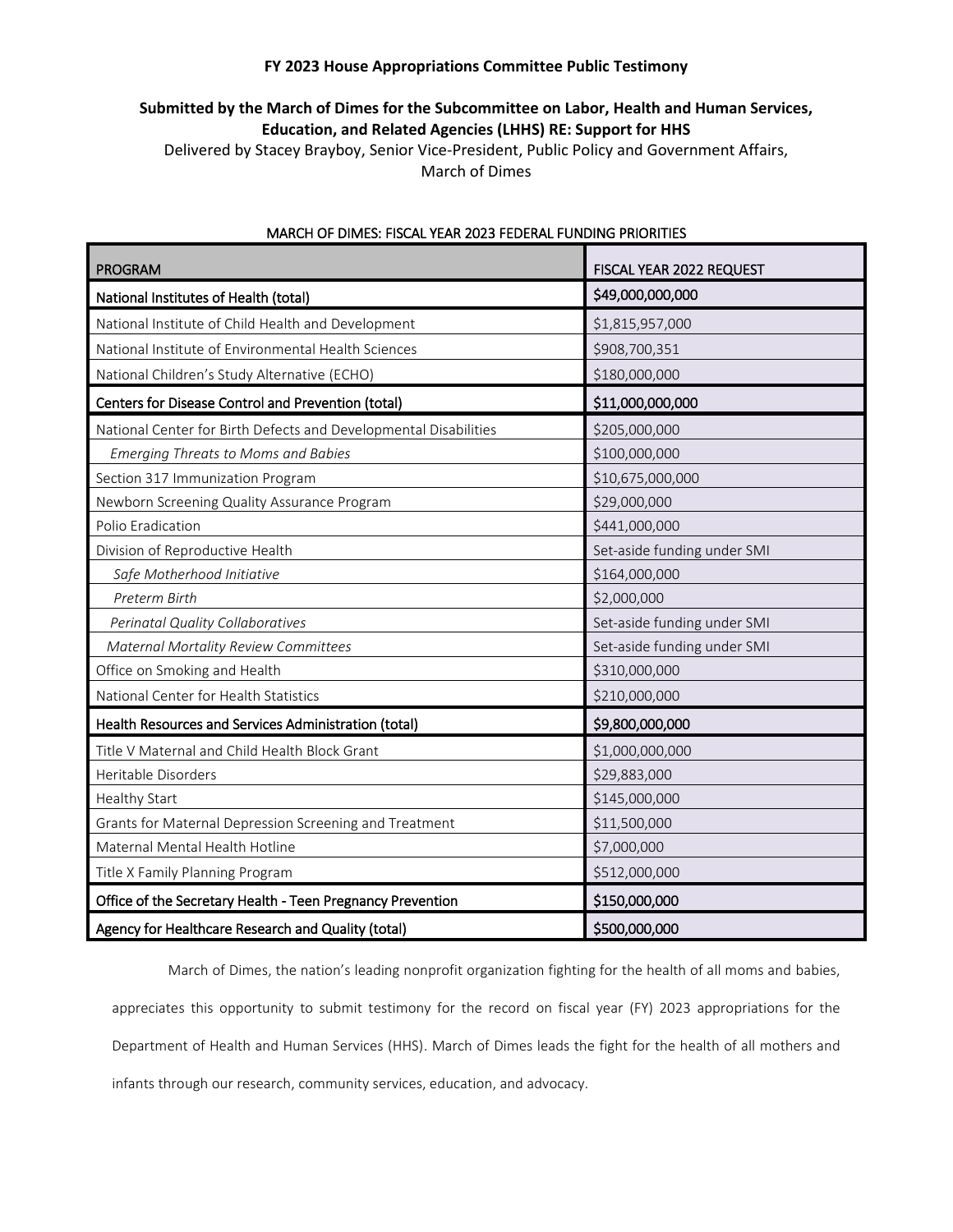Our organization strongly supports President Biden's ongoing and demonstrated commitment to maternal health in his HHS budget proposal for FY 2023, which includes strong increases for critical programs supporting families, and we recommend the following funding levels for programs and initiatives that are essential investments in maternal and child health.

*Eunice Kennedy Shriver* National Institute of Child Health and Human Development (NICHD): March of Dimes recommends that Congress provide no less than \$1.816 billion for NICHD's groundbreaking biomedical research activities in FY 2023. Increased funding will allow NICHD to sustain vital research on preterm birth, maternal mortality, maternal substance use, prenatal substance exposure and related issues through extramural grants, Maternal-Fetal Medicine Units, the Neonatal Research Network and the intramural research program.

Additionally, now that the Task Force on Research Specific to Pregnant and Lactating Women (PRGLAC) has laid the foundation for addressing research on safe and effective therapies for pregnant and lactating women in clinical trials by releasing recommendations in September 2018, as mandated by Congress in the *21st Century Cures Act* (P.L. 114-255), and provided an additional implementation plan increased funding will allow for NICHD to more closely look at ways to include and integrate pregnant and lactating women in clinical trials. NICHD funding also supports research to address gaps in our understanding of the best way to treat mothers with opioid use disorder and the long-term impact of opioid exposure in utero. We support the inclusion of this dedicated funding to address the nation's preterm birth crisis.

*Surveillance for Emerging Threats to Mothers and Babies Initiative*: March of Dimes recommends funding the Surveillance for Emerging Threats to Mothers and Babies Initiative Program (known as SET-NET) within the National Center for Birth Defects and Developmental Disabilities at Centers for Disease Control and Prevention (CDC) at \$100 million. SET-NET was created during the Zika outbreak, which allowed CDC to create, a unique nationwide motherbaby linked surveillance network to monitor the virus' impact in real-time to inform clinical guidance, educate health care providers and the community, and connect families to care. Unfortunately, states were unable to sustain systems due to the program being chronically underfunded, and we were left without a national system to mobilize when COVID-19 struck.

Consequently, we have an incomplete picture on how to best care for mothers and babies with confirmed or suspected virus infection as the CDC currently only supports 28 state, local, and territorial health departments. The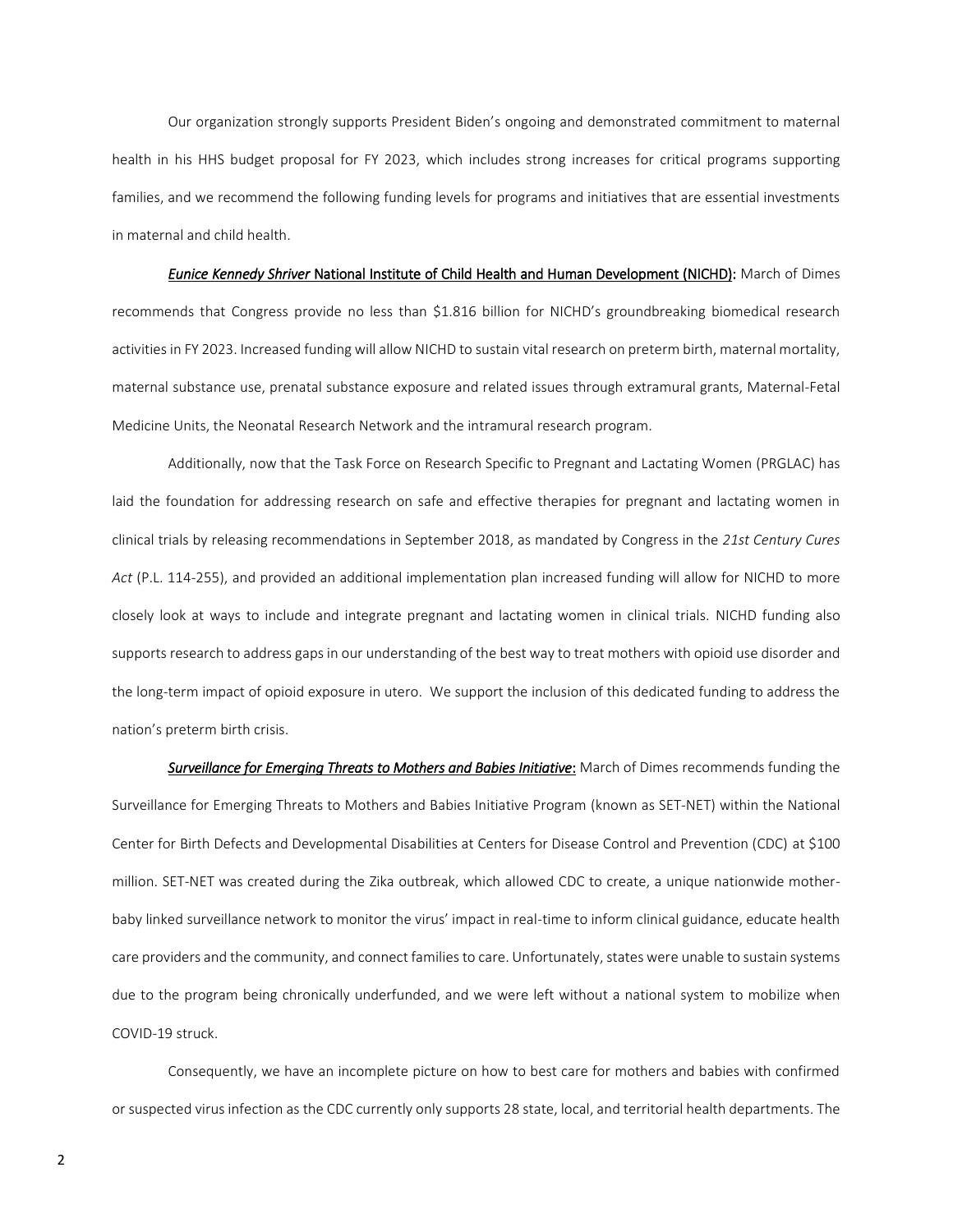increased funding will allow for CDC to address these knowledge gaps and expand the initiative to provide real-time clinical and survey data from all 50 states, territories and jurisdictions on the impact of COVID-19 and new public health threats.

*Perinatal Quality Collaboratives:* PQCs are state or multistate networks working to improve the quality of obstetric care and improve outcomes. Currently, CDC funds 13 state-based PQCs that are implementing recommendations across health facility networks. However, many PQCs lack adequate resources to meet demands and reach their maximum potential. We request a specific funding level be set-aside under the \$164 million Safe Motherhood Initiative request to fully scale these programs in all states.

*Maternal Mortality Review Committees*: Under the Enhancing Reviews and Surveillance to Eliminate Maternal Mortality (ERASE MM) Program, CDC provides funding, technical assistance, and guidance to state maternal mortality review committees. These multidisciplinary committees identify, review and characterize maternal deaths and prevention opportunities. Currently, CDC has made 24 awards and supports 25 state agencies and organizations that coordinate and manage MMRCs. However, more standardized data collection is needed to help examine all the factors contributing to severe maternal mortality, preventable deaths, and poor birth outcomes. To this end, we request a specific funding level be set-aside under the \$164 million Safe Motherhood Initiative request to reach all 50 states, DC, and Puerto Rico and tribes with enhanced technical assistance to maximize MMRCs.

Newborn Screening: Newborn screening is one of our nation's most successful public health programs. Each year, nearly every one of the approximately 4 million infants born in the United States is screened for certain genetic, metabolic, hormonal and/or functional conditions. The early detection afforded by newborn screening ensures that infants who test positive for a screened condition receive prompt treatment, saving or improving the lives of more than 12,000 infants each year.

Both the Newborn Screening Quality Assurance Program at CDC and the Heritable Disorders program at Health Resources and Services Administration's (HRSA) have significantly improved the quality of newborn screening programs throughout the country. NSQAP works hand-in-hand with state laboratories by performing quality testing for more than 500 laboratories to ensure the accuracy of newborn screening tests. Where the Heritable Disorders program provides assistance to states to improve and expand their newborn screening programs and supports the work of the Advisory Committee on Heritable Disorders in Newborns and Children (ACHDNC), which provides

3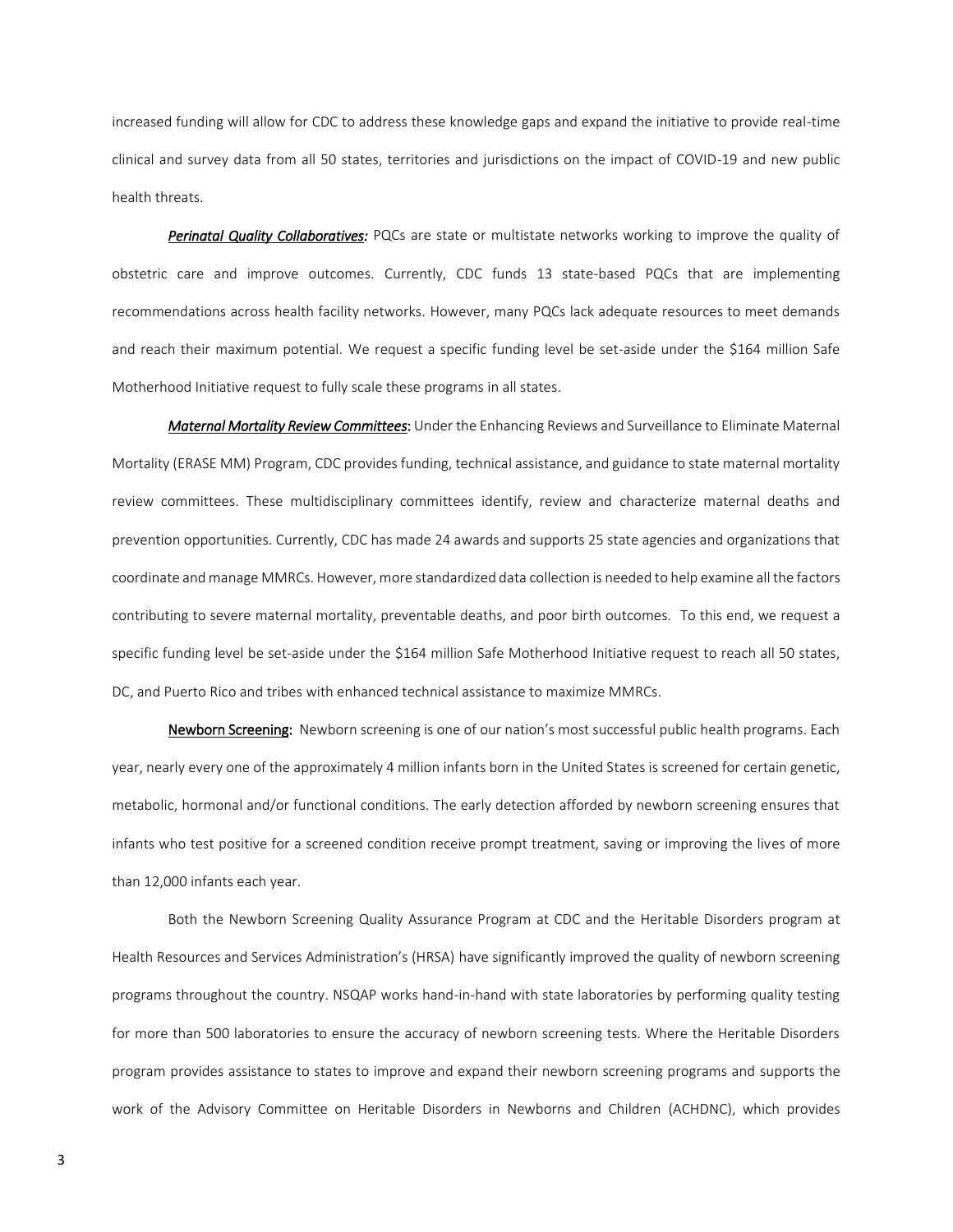recommendations to the HHS Secretary for conditions to be included in the Recommended Uniform Screening Panel (RUSP). To continue sustaining, improving, and enhancing these programs, March of Dimes urges funding of \$29 million for NSQAP and \$29.883 million for the Heritable Disorders program for FY23.

In addition, we request \$15 million under the CDC to support full implementation of the Recommended Uniform Screening Panel (RUSP) in all 50 states. These additional resources for timely implementation of newborn screening conditions with a goal of complete RUSP implementation nationwide by 2025.

Lastly, we request \$2 million under HRSA to support a newborn screening study. It would direct HHS to commission a study with the National Academy of Medicine (NAM) on uniform screening panel review and recommendation processes to identify factors that impact decisions to add new conditions to the uniform screening panel, to describe challenges posed by newly nominated conditions, including low-incidence diseases, late onset variants, and new treatments without long-term efficacy data.

Grants for Maternal Depression Screening and Treatment: 1 in 5 women are affected by anxiety, depression, and other maternal mental health (MMH) conditions during pregnancy or the year following pregnancy. These illnesses are the most common complication of pregnancy and childbirth, impacting 800,000 women in the United States each year*.* Sadly, MMH conditions often go undiagnosed and untreated, increasing the risk of multigenerational long-term negative impact on the mother's and child's physical, emotional, and developmental health, increasing the risk of poor health outcomes of both the mother and baby. Furthermore, women of color and women who live in poverty are disproportionately impacted by MMH conditions, experiencing them 2-3 times the rate as White women.

At the current funding level, only seven states have received grants to provide real-time psychiatric consultation, care coordination, and training for front-line providers to better screen, assess, refer and treat pregnant and postpartum women for depression and other behavioral health conditions. March of Dimes urges the Committee to provide \$11.5 million in FY 2023 to add five programs and provide technical assistance to non-grantee states.

Maternal Mental Health Hotline: We thank the Committee for funding \$4 million in FY22 to the new maternal mental health hotline launched by HRSA. This funding will allow qualified counselors to staff a hotline 24 hours a day and conduct outreach efforts on maternal mental health issues. COVID-19 has exacerbated maternal mental health conditions at 3-4 times the rate prior to the pandemic and leaving these conditions untreated can have a long-term